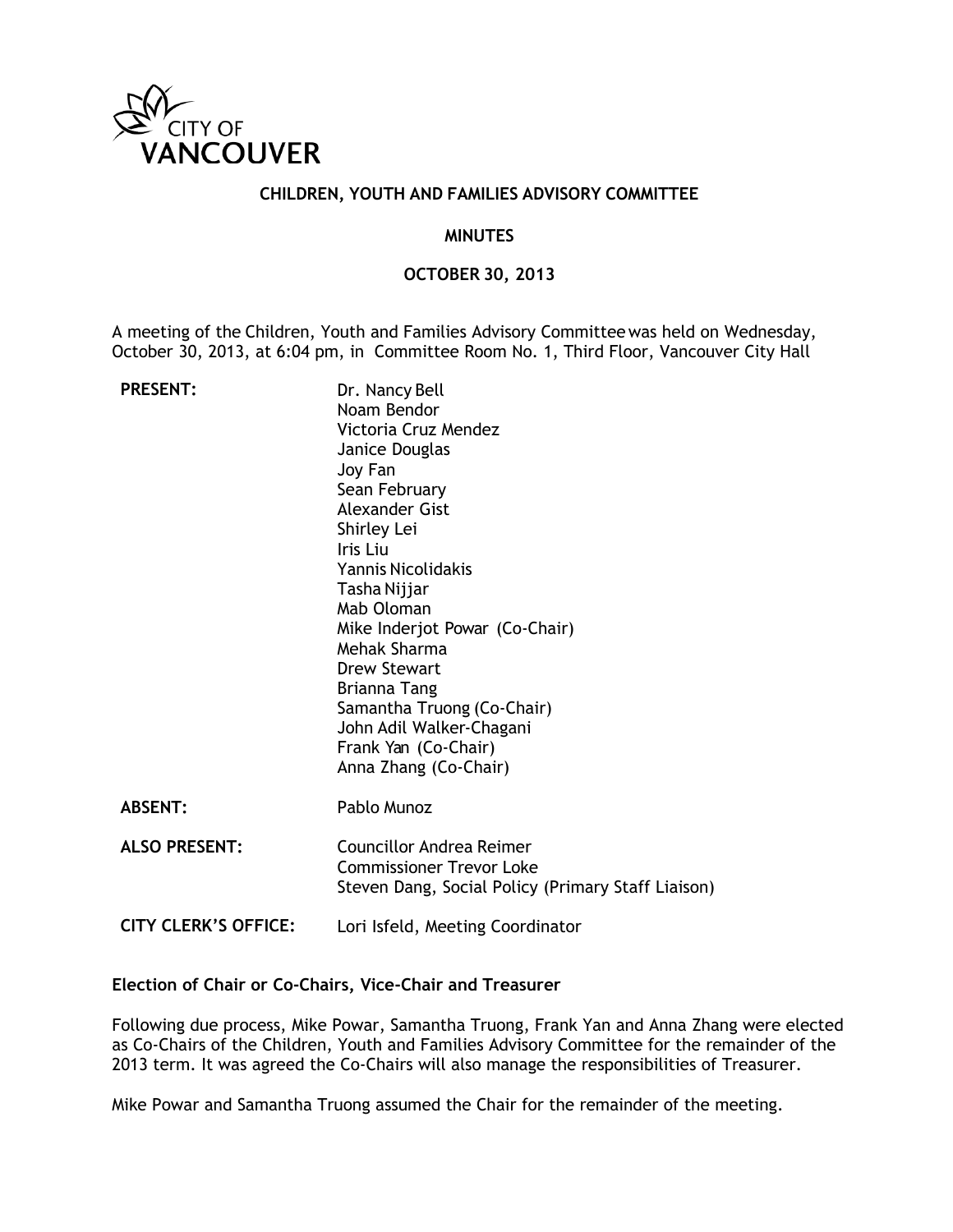## **Leave of Absence Requests**

None.

# **Approval of Minutes**

None.

# **1. Protocol and Housekeeping Matters**

The following documents were distributed and reviewed:

- 2013 2014 Meeting Schedule
- 2013 Membership and Contact List

# **2. Work Item: Finalization of Group Agreement**

The Committee discussed the Four Agreements and ideas for CYFAC Group Agreement document from the September 25, 2013, Orientation Session. It was agreed to include the four agreements below at the beginning of each Committee agenda:

- Speak your truth
- Experience discomfort
- Accept and expect non-closure
- Stay engaged

# **3. Request for Input: "citizenU – Over 2 U"**

Spencer Rasmussen, Social Policy, provided a presentation regarding "citizenU". More information is available at [www.vancouveryouth/citizenU.](http://www.vancouveryouth/citizenU)

It was agreed to include follow up discussion on the next agenda for the next meeting, regarding what subsequently can be done to address racism, discrimination and bullying.

## **4. Park Board Updates**

Commissioner Loke provided a welcome and introduction from the Park Board, and invited members to contact him regarding any specific initiatives and programs. During discussion and questions, Commissioner Loke and Councillor Reimer provided information about increasing accessibility of Park Board Facilities, capital spending and planning process, and Council priorities over the next year.